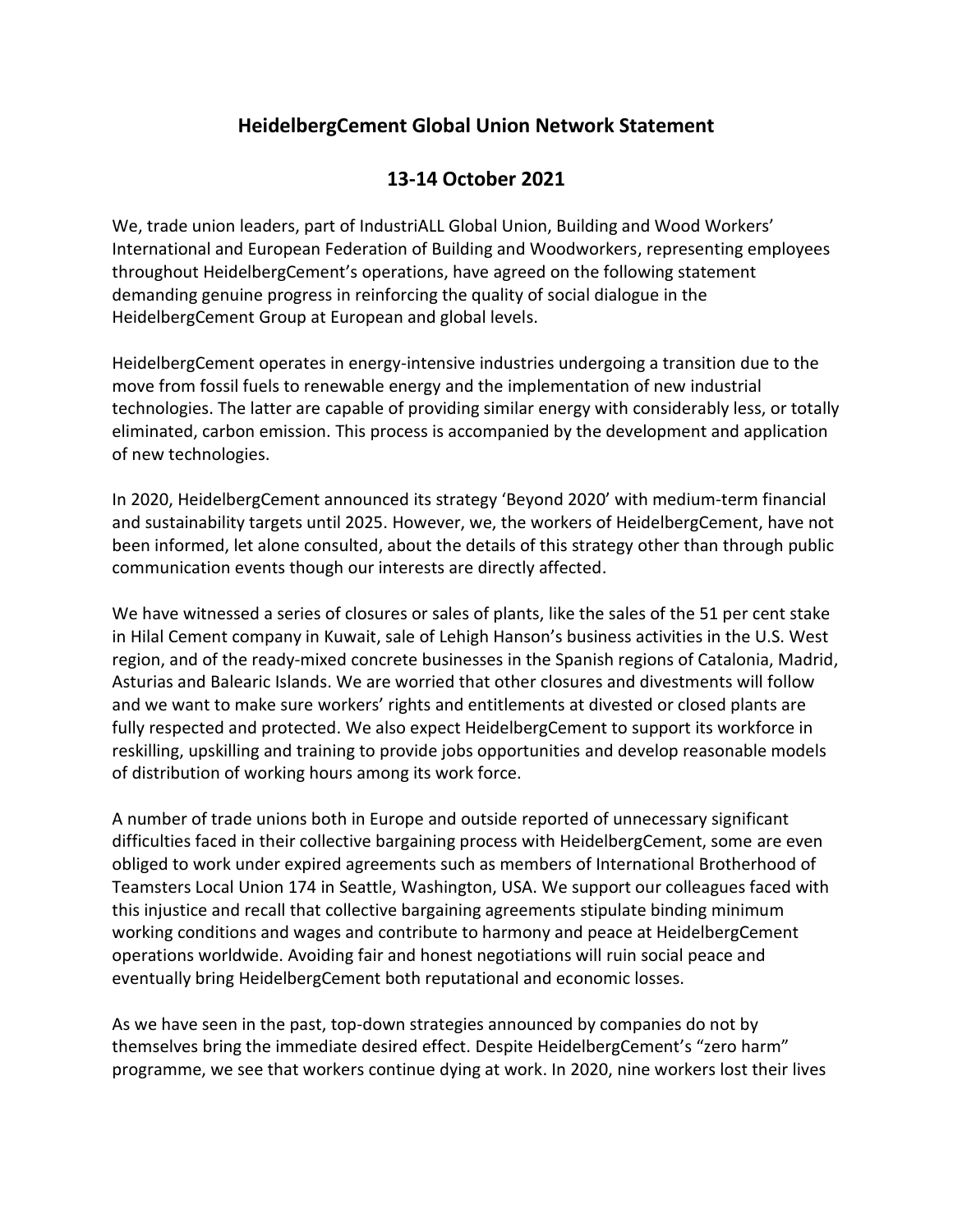working for HeidelbergCement, and in 2021 three more workers were killed at work. Their deaths are unacceptable and were preventable.

The ILO Centenary Declaration for the Future of Work (2019) declares that "safe and healthy working conditions are fundamental to decent work." IndustriALL, BWI and EFBWW call on HeidelbergCement to start respecting and recognizing health and safety as fundamental workers' rights. We believe that the "zero harm" target can only be reached through a proper social dialogue, workers' participation and joint monitoring throughout HeidelbergCement's operations.

Colleagues in Africa and Asia report an excessive use of non-standard employment, undermining work and pay conditions. Workers, and in particular union members, employed by subcontractors, like at the CIMTOGO cement plant (HeidelbergCement Group) in Togo, faced many violations of workers' rights, including bad health and safety conditions.

Those workers have been particularly affected by the ongoing pandemic, which has had devastating effects on all HeidelbergCement workers with job losses, increased workloads and psychological pressure.

We demand from HeidelbergCement full respect and implementation of the **Universal Declaration of Human Rights**, the **fundamental ILO Conventions**, the **OECD Guidelines for Multinational Enterprises**, and the **United Nations Guiding Principles for Business and Human Rights**.

In June, the German parliament adopted the "**Supply Chain Due Diligence Act**", another reason for HeidelbergCement to fulfil its duty to prevent human rights violations and environmental degradation in its operations and supply chains.

It is the time for the HeidelbergCement Group to become a socially responsible company at a global level and engage in an institutionalized dialogue with IndustriALL Global Union, BWI, and EFBWW, in close cooperation with the EWC. We insist that HeidelbergCement immediately:

- Eliminate the abuse of subcontracted and third-party workers and exercise due diligence in selection, management and compliance of contractors, including for subcontracted business partners. Provide access to remedy in cases where its business partners were involved in violations of labour rights, even when the business relationship has been terminated.
- Restart collective bargaining in good faith at national and local level where it is not the case.
- Engage in negotiations about an Global Framework Agreement
- Launch a **joint mechanism ensuring that workers' rights are respected** and working conditions are improved,